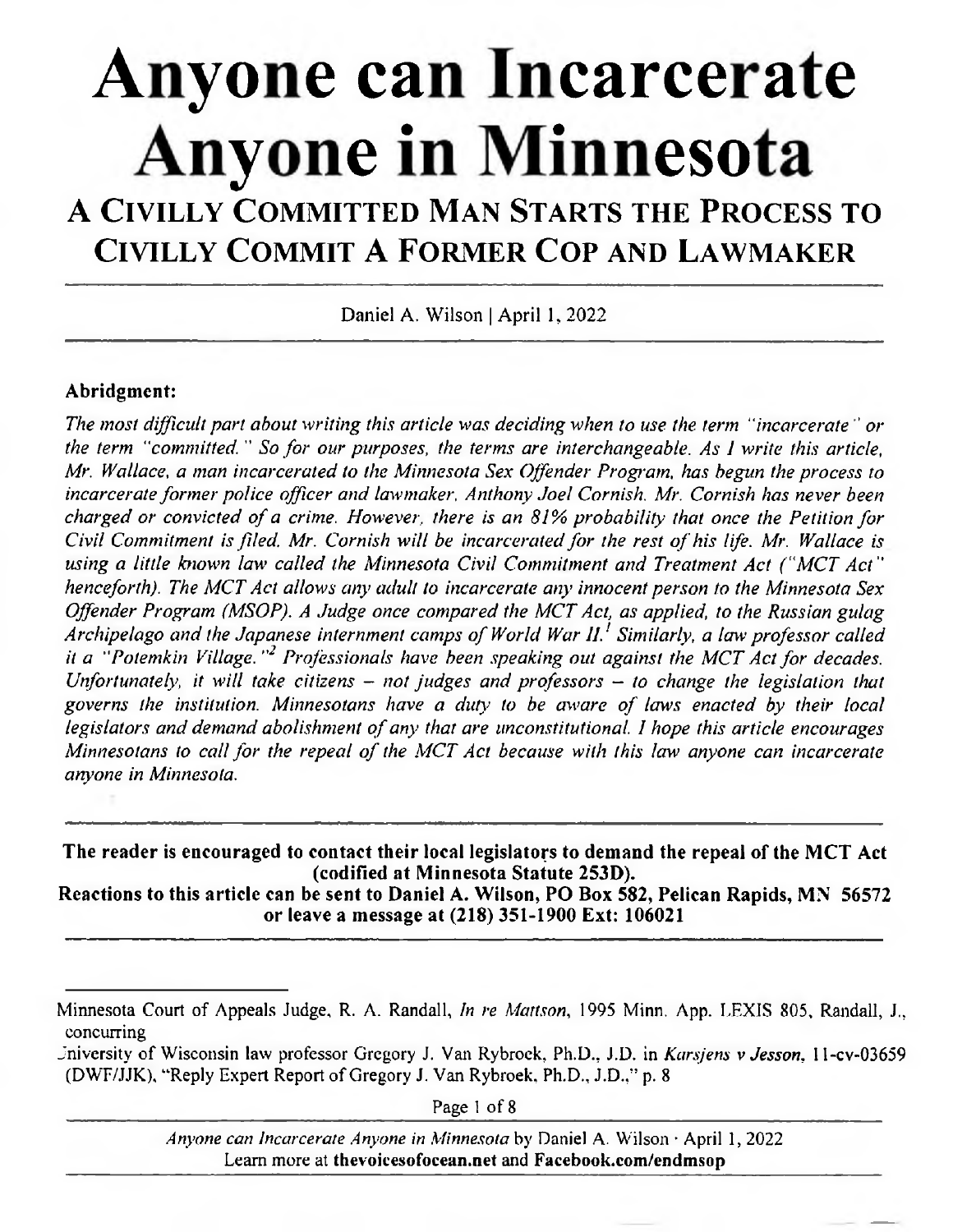# **My Background**

In 2009, I got drunk and grabbed a 9-vear-old girl's butt. She told the police four years later. In that four years, before I was convicted of 4<sup>th</sup> Degree Criminal Sexual Conduct, I got sober, married and we had a daughter. I served a two year prison sentence and was released in 2015. My daughter was four years old when I was released. She was beginning to ask about me. I began to

mend the broken pieces of my family back together and thought I'd be with her soon. But only five months after my release. I found myself in a squad car on my way back to court.

"... his theatrics created the illusion that incarcerating someone requires a<br>skillful attorney."

Upon entering the courtroom, I realized that I was not in *criminal* Court; but *civil* court. I was not being charged with another crime and this

court was not inquiring about a criminal history. Instead, it was trying to determine "future behavior" for which there seemed to be no defense. This was a huge difference from my experience with the criminal Court.

I had a lot of respect for the criminal Court when I got into trouble as a juvenile. My parents taught me to dress nice and say yes ma'am and no ma'am to the Judge. The Court process was reasonably fair, and when I lost, I accepted the outcome because the court had proven my guilt beyond a reasonable doubt.

Conversely, everything sobering about the criminal Court was comical in the civil court. No matter how hard I tried, I could not conjure a rational argument that could defend future behavior. It was difficult to hide my apathy as the gravely obese County Attorney blustered on about what I *might* do in the future. Slouching in the docket, I answered his questions with a calm that was almost offensive. But as the judge nodded off, it became clear that I was not alone with my indifference.

It is impossible to produce evidence that would support a prediction of future behavior. Instead, the County Attorney had to rely on sensationalized rhetoric  $-$  not facts  $-$  to win his case. With his gaudy gestures and wide-mouthed surges, not only did he win, his theatrics created the illusion that incarcerating someone requires a skillful attorney. I was committed in April of 2017.

I met Mr. Wallace a few years ago so I know a little about his story. He was convicted of a crime of a sexual nature in 1985. After his conviction, he served a three year sentence. While in prison, he voluntarily completed sex offender treatment and never committed a sex offense again. When he got released, he got married, had children and started his own company. 30 years after he served his sentence, he got arrested for growing Marijuana and was subsequently incarcerated under the MCT Act.<sup>3</sup> If Mr. Wallace is serious about committing Mr. Cornish, and the court is objective to the case, there is a good chance that Mr. Cornish will be incarcerated for the rest of his life  $-$  despite his innocence.

<sup>&</sup>lt;sup>3</sup> The MCT Act is codified at Minn. Stat. § 253D. (Notice: All references to Minn. Stat. § 253B henceforth are justified per Minn. Stat. § 253D.07 Subd. 2)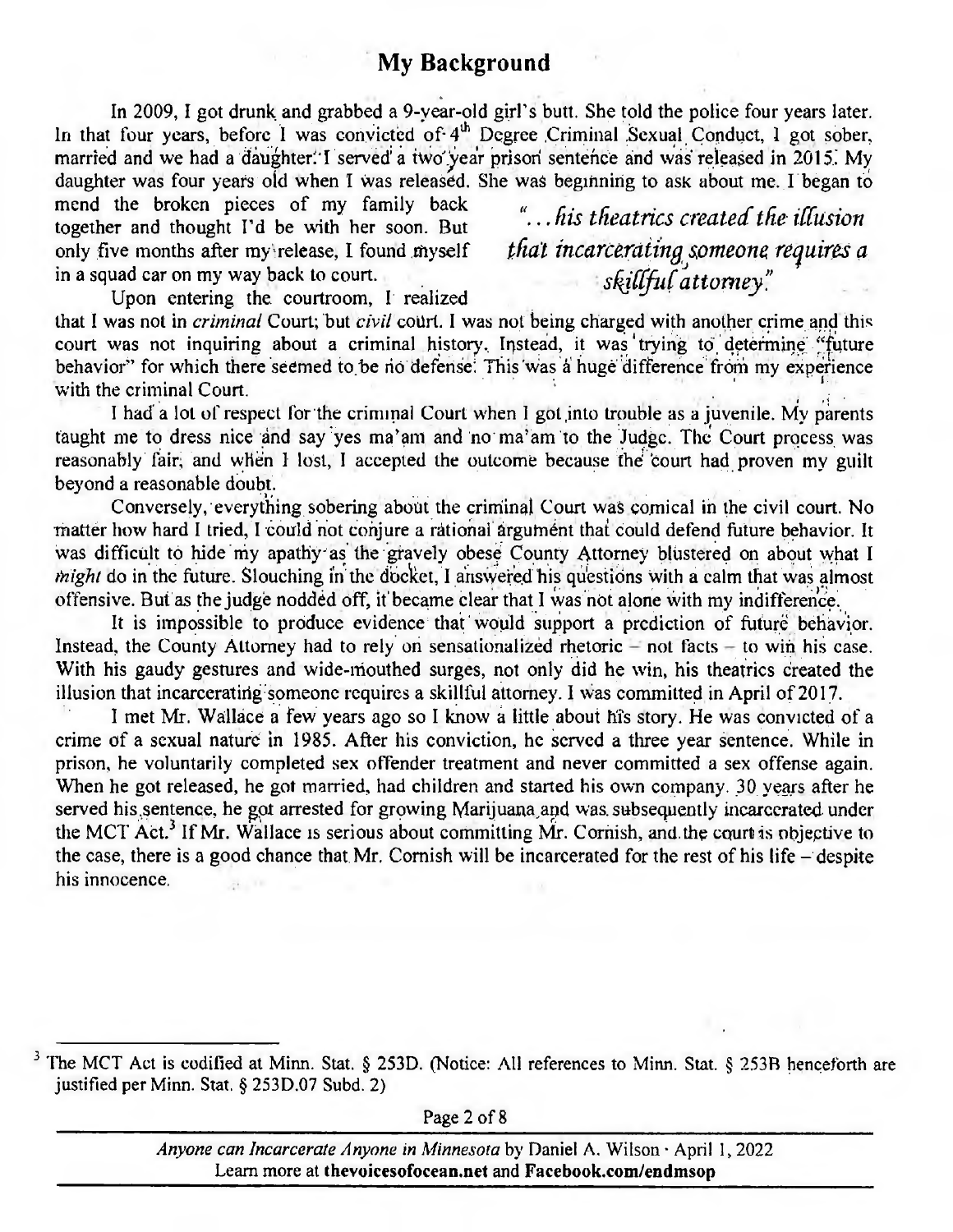# **What is the Minnesota Civil Commitment and Treatment Act?**

Lawmakers enacted the MCT Act in In 1994. Under the MCT Act, A person can be incarcerated if he or she is found to be a "Sexually Dangerous Person" (SDP) or have a "Sexual Psychopathic. Personality" (SPP), or both. 89% of the men and women committed in Minnesota have met the SDP criteria.4A person *will* be considered SDP if they have **engaged** in *emotionally* **harmful** 

**conduct on at least two occasions and have a -**  "mental dysfunction" that makes them "... over 90 detainees have died"<br>"highly likely" to be emotionally harmful attenuating to complete the remains does not have to be physical,<sup>5</sup> the term <sup>*though the TDE thought the TDE the TDE i medical i if*<sub>*n*</sub> *i is no medical*</sup> **meaning, and the assessments .used to.** 

"highly likely" to be emotionally harmful *attempting to:complete the program even* again in the future. The "emotional conduct" <br>does not have to be physical.<sup>5</sup> the term *though the Deputy Director of the* facilities admitted that it cannot be done"

determine "highly likely" are inherently faulty.<sup>6</sup> In addition, there is no need to prove that the person **has an inability to control his or her sexual impulses.**7In fact, the language in the statute is so vague that the American Psychiatric Association stated that commitment should be, "vigorously opposed."8

**Once a person is committed, they are held captive in a facility surrounded by three layers of**  razor-wire fencing.<sup>9</sup> The state maintains two facilities in Minnesota - one in Moose Lake and one in St. Peter. Collectively, these facilities are called the *Minnesota Sex Offender Program.* 

The MCT Act is Minnesota's application of what is known as "Sexually Violent Predator Civil Commitment" ("SVP Commitment" henceforth). 21 other jurisdictions in the United States operate their own version of SVP Commitment. However, Minnesota is one of the easiest to get captured by and one of the most difficult to be released from Most states with SVP Commitment laws commit people who are so mentally ill that they are dangerous to themselves or others. They then release them once they are no longer a danger.<sup>10</sup> However. Minnesota lawmakers use the MCT Act to commit people who are not mentally ill.<sup>17</sup> Most states offer a program that if completed, will allow individuals to be released. Officers at the facilities also claim to provide such a program. However, over 90 detainees have died attempting to complete the program even though the Deputy Director of the facilities admitted that it cannot be done.<sup>12</sup> In fact, Minnesota Court of Appeals Judge, R. A. Randall, asserts that the allusions to treatment are a guise to justify the detention.<sup>1</sup>

"SVP Civil Commitment of S.O.s" by James Nobles, *Office of the Legislative Auditor, (2011), p. 25* 

Page 3 of 8

*Anyone can Incarcerate Anyone in Minnesota* by Daniel A. Wilson . April 1, 2022 Learn more at thevoicesofocean.net and Facebook.com/endmsop

<sup>&</sup>lt;sup>5</sup> Minn. Stat. § 253D.02, Subd.<sup>1</sup>7a

<sup>&</sup>lt;sup>6</sup> Melissa Hamilton, Adjudicating Sex Crimes as Mental Disease, 33 Pace L. Rev. 536 (2013), p. 542

Minn. Stat. § 253D.02, Subd. 12 (b), and "SVP Civil Commitment of S.O.s" by James Nobles, *Office of the* Legislative *Auditor,* (2011), pp. 24, 25

<sup>&</sup>lt;sup>8</sup> "SVP Civil Commitment of People Convicted of S.O.s in the United States," Trevor Hoppe, et. al., *UCLA*: *Williams Institute,* (2020), *p.* 2 quoting, "Dangerous S.O.s: A Task Force Report of the American Psychiatric *Association," American Psychiatric Association*) (1999), p. 173

<sup>&#</sup>x27; Minn. Stat. § 253D.07, Subd. 4

<sup>&</sup>lt;sup>10</sup> *Kansas v Hendricks*, 521 U.S. 346, 368-69<br><sup>11</sup> Variance Request Application for Rule 9515.3030, Subp. 2. Psychiatric evaluation

<sup>&</sup>lt;sup>12</sup> Karsjens v Jesson, 11-cv-03659 (DWF/JJK), Trial Transcripts, Vol. XX, p.4633, v.3-8<br><sup>13</sup> In re Linehan, 544 N.W.2d 308, 326, Randall, J., dissenting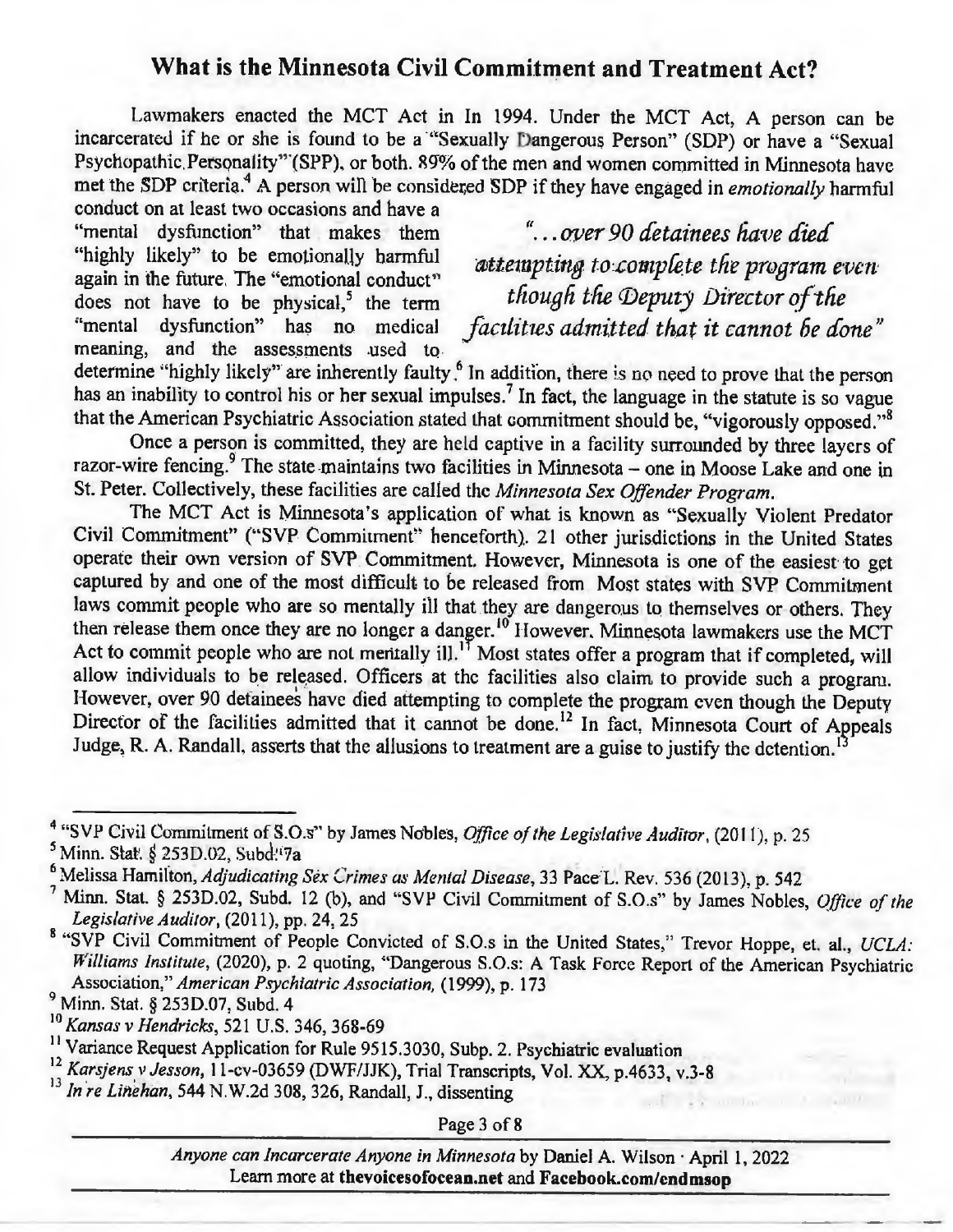# **Mr. Cornish need NOT be a "Sex Offender" to be Incarcerated to the**  *Minnesota Sex Offender Program.*

Daniel Larson has never been arrested or convicted of a crime, yet he has been incarcerated for over 44 years. If Larson is released, he will be on the sex offender registry alongside convicted sex offenders simply because of his former incarceration status. In addition, he will be required to register with the Bureau of Criminal Apprehension for the rest of his life even though he is not a

convicted sex offender.<sup>14</sup> This shows just how powerful a misplaced label can be - especially *contract Carson has never been arrested* powerful a misplaced label can be - especially

Convicted sex offenders are labeled as *committed for over 44 years.*" <br>sex offenders for the same reason murderers

one so sensationalized by the media. *or convicted of a crime, yet he has been* Convicted sex offenders are labeled as

and thieves are labeled. These labels alter the social status of the person who committed the crime; announcing to the world that they have broken the law. Once the person has served their sentence, however, their rights are restored and hopefully so is their social status.

Sex crimes are horrific. They have a traumatic impact on victims and communities. The moment someone chooses to commit a *sex crime,* they make a choice to become a *sex offender.* The label is well deserved. The sex offender label should never be applied to innocent people. But that is precisely what Minnesota lawmakers are doing.

The name of the facility - Minnesota Sex Offender Program - implies that everyone committed is a sex offender. However, the Minnesota Department of Human Services (DHS) - the department charged with operating the facilities – does not even have the jurisdiction to sanction criminal activity. However, they are somehow allowed to run a facility with a name that uses a term that is unrelated to the scope of their authority.

The term "sex offender" is used to describe someone who has committed a sex crime. **15** When it comes to the MCT Act, however, there is no *sex offense* involved. In fact, there is no *crime*  involved.<sup>16</sup> The MCT Act never refers to respondents as "sex offenders" because the MCT Act targets a broader demographic: Minnesotans.

The Act only uses the term "sex offender" in two specific ways: when referring to the name of the facilities people are sent to once committed and when referring to "sex offender treatment" in the Department of Corrections.<sup>17</sup> Innocent people receive the title of "sex offender" upon entering the *Minnesota Sex Offender Program,* whether they have a sex offense conviction or not. Detainees are even forced to wear identification cards with **"Minnesota Sex Offender Program"** printed in big bold letters.

Most of those committed under the MCT Act have a sex offense conviction. But a sex offense conviction is NOT a common denominator among the committed. In fact, 12% of those committed under the MCT Act have no criminal record at all.<sup>18</sup> Although 88% *do* have a criminal record, 0% are committed *because* of that record. They did not need a sex offense conviction to get incarcerated

Page 4 of 8

*Anyone can Incarcerate Anyone in Minnesota* by Daniel A. Wilson · April 1, 2022 Learn more at **thevoicesofocean.net** and **Facebook.com/endmsop** 

<sup>&</sup>lt;sup>14</sup> Minn. Stat. § 243.166, Subds. 1b (c); 6(d) (4)

*<sup>15</sup>Black's Law Dictionary, 11th* ed. (2019), p. 1299

<sup>16</sup>*In re Mattson, 1995* Minn. App. LEXIS *805,* Randall, J., concurring

<sup>&</sup>lt;sup>17</sup> Minn. Stat. § 253D.10, Subd. 2 (6)

**<sup>18</sup>**"SVP Civil Commitment of S.O.s" by James Nobles, *Office of the Legislative Auditor, (2011), p. 7*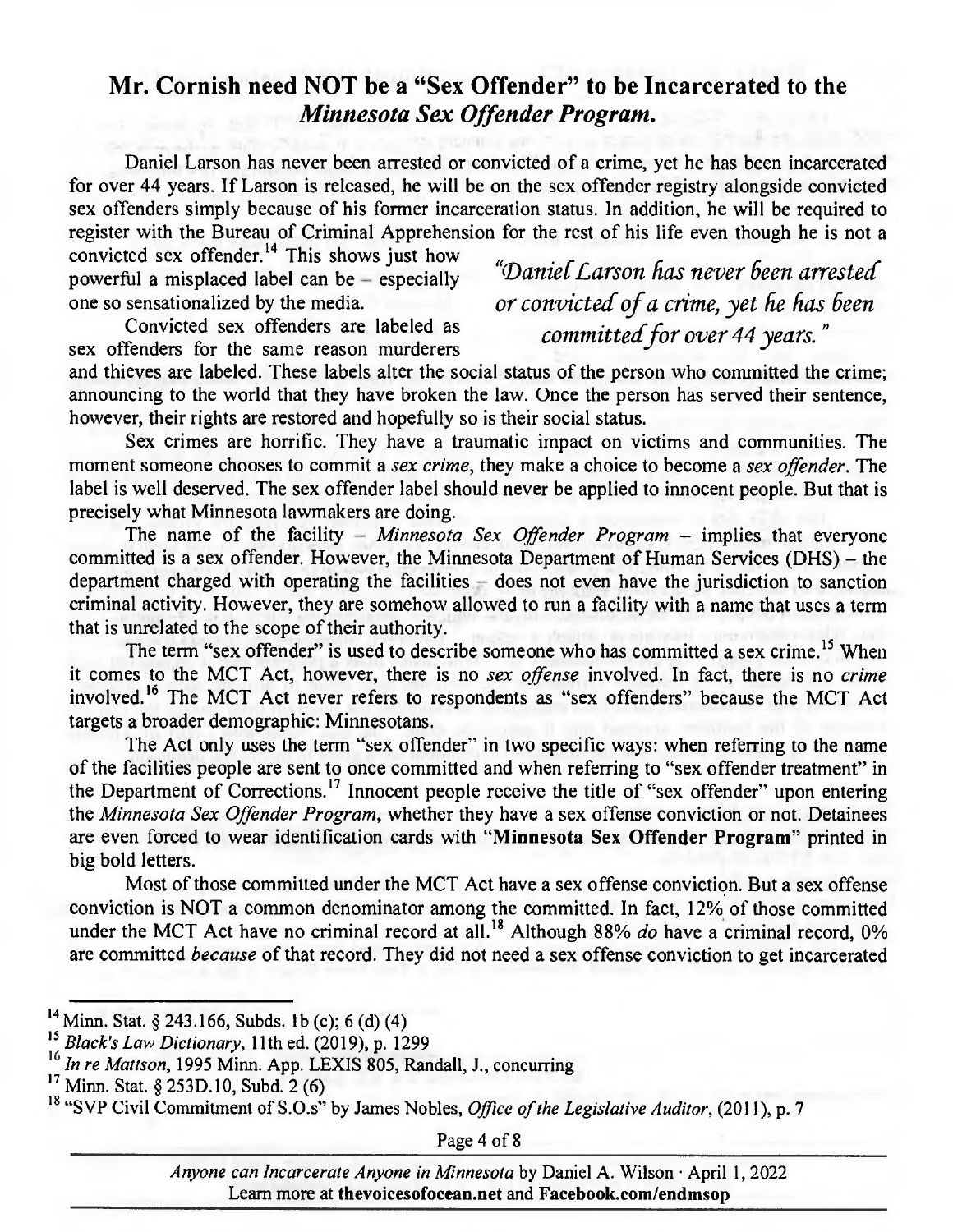and neither does anyone else. However, assuring that the vast majority of those committed are convicted sex offenders creates the illusion that a sex offense conviction is required for commitment.

The practice of committing convicted sex offenders, coupled with associating the term "sex offender" with the facility where committees are housed, creates the illusion that a sex offense conviction is a prerequisite for commitment. This has effectively deceived the public, shielding Minnesota lawmakers from public scrutiny.

#### **So What** *Does* **it Take to get Committed in Minnesota?**

Most citizens in America are protected from incarceration by the Presumption of Innocence. Americans have the Constitutional right to be presumed innocent until the government proves every element of every allegation beyond a reasonable doubt. Despite this common sense approach to justice, Minnesota lawmakers have incarcerated nearly 850 citizens – not for a crime – but for speculation.<sup>19</sup>

Minnesota incarcerates more men and women per capita than any other state with SVP Civil Commitment.<sup>20</sup> In fact, for every 1 million people in Minnesota, 131 are living (and dying) under the MCT Act. This mass incarceration of innocent people is achieved by substituting the evidentiary *standard of beyond a reasonable doubt* with the *clear and convincing* standard.

The beyond a reasonable doubt standard guarantees a trial by jury for the accused. To establish guilt, that jury must weigh all evidence and testimony of the case until all doubt in the mind of each juror is removed. If even one juror believes the defendant may not have committed the crime the defendant would be found not guilty. That man or woman would then leave the Courtroom the same as he or she entered: *innocent until proven guilty.* 

However, the clear and convincing standard – which is used for the MCT  $Act - is not so$ rigorous. The clear and convincing standard allows the *respondent* to be indeterminately incarcerated if the *petitioner* convinces the court that the proposed contention is "highly probable."<sup>21</sup> In addition, the respondent does not have a right to a jury trial.<sup>22</sup> Instead, the respondent will have a bench trial in front of a judge where hearsay testimony and hearsay evidence is admissible.<sup>23</sup>

Minnesota lawmakers are incarcerating citizens for baseless allegations, invented "mental dysfunctions," and inherently faulty assessments observed by the clear and convincing evidentiary standard. This unconstitutional practice has incarcerated of hundreds of innocent men and women and has put millions of others at risk of life long incarceration.

Page *5* of 8

*Anyone can Incarcerate Anyone in Minnesota* by Daniel A. Wilson April 1, 2022 Learn more at **thevoicesofocean.net** and **Facebook.com/endmsop** 

**<sup>19</sup>***In re Linehan, 544* N.W.2d *308, 326,* Randall, J., dissenting

**<sup>20</sup>***"SVP Civil* Commitment of S.O.s" by James Nobles, *Office of the Legislative Auditor, (2011), p. x* 

**<sup>21</sup>**The *respondent* is the person who the petitioner is trying to "commit." The *petitioner* is the one trying to "commit" the respondent.

<sup>22</sup>*"SVP Civil* Commitment of People Convicted of S.O.s in the United States," Trevor Hoppe, et. al, *UCLA: Williams Institute, (2020), p. 8* 

<sup>&</sup>lt;sup>23</sup> "SVP Civil Commitment of S.O.s" by James Nobles, *Office of the Legislative Auditor*, (2011), p. 26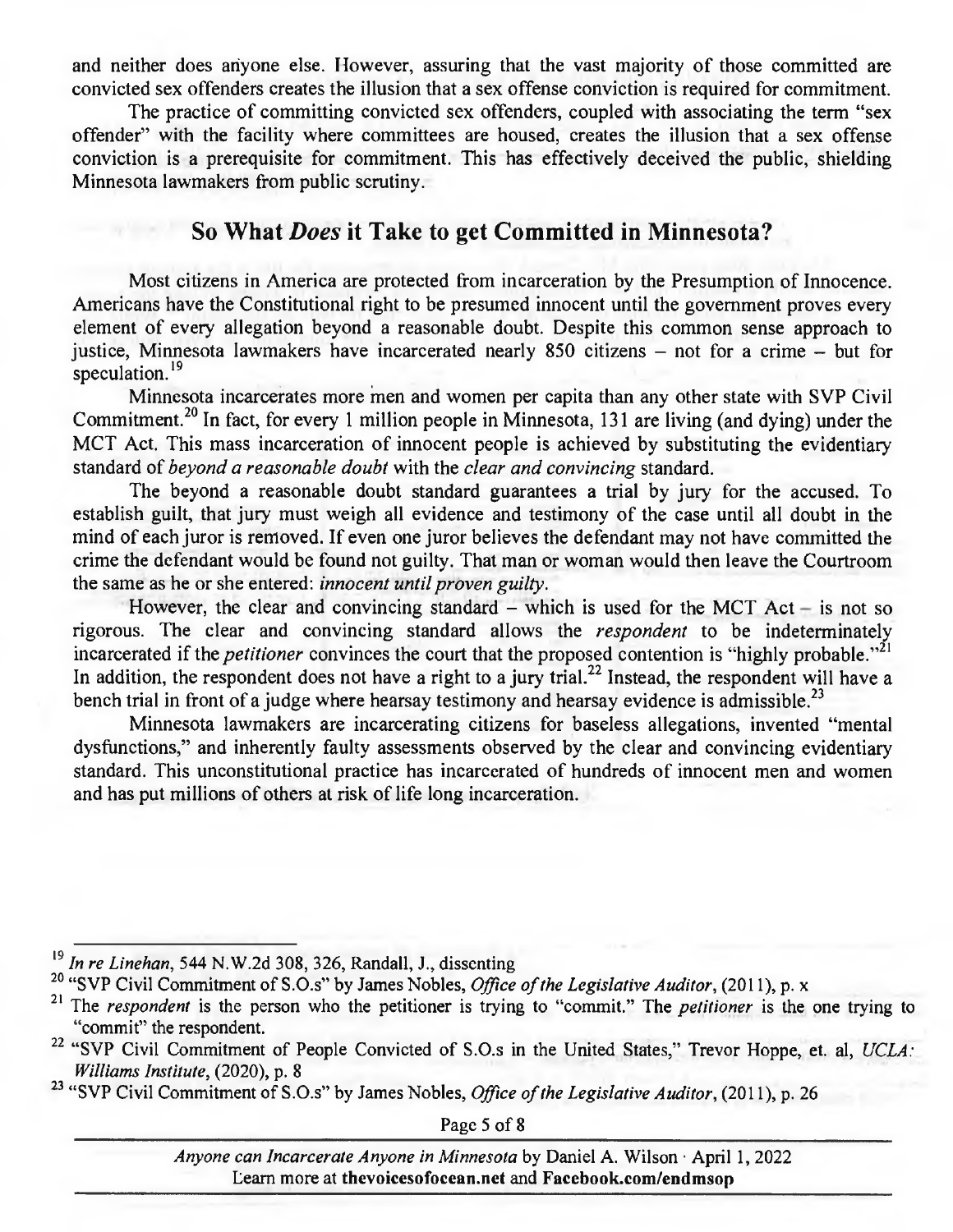# **Writing and Filing a Petition to Commit Someone**

Since the start of 2017, the Associated Press has tallied at least 90 state lawmakers who have faced public allegations of sexual misconduct.<sup>24</sup> Not all of these allegations resulted in criminal charges or convictions. However, of the four Minnesota lawmakers on that list, three meet the standard for commitment according to the MCT Act: Dan Schoen, Tony Cornish, and Jim Knoblach.<sup>25</sup> News reports alone provide enough information to commit former cop and Republican member of the House of Representatives, Anthony Joel Cornish.

The only thing protecting Mr. Cornish from being incarcerated for life is the arduous process required to file a Petition for Civil Commitment. But if Mr. Wallace is willing to take the proper steps to secure the commitment, there is an 81% chance that he will be successful.<sup>26</sup> While Mr. Cornish awaits his court hearing, law enforcement can house him with us even before the commitment is final. $27$ 



Example of the Petition for Civil Commitment expected to be filed by Mr. Wallace.

Page 6 of 8

Anyone can Incarcerate Anyone in Minnesota by Daniel A. Wilson · April 1, 2022 Learn more at thevoicesofocean.net and Facebook.com/endmson

<sup>&</sup>lt;sup>24</sup> "90 State Lawmakers Accused of Sexual Misconduct since 2017," The Associated Press, (2019)

Senator Schoen resigned on 12/15/17, following allegations of sexual assault. Cornish resigned 11/30/17, following allegations of sexual harassment. Rep. Knoblach's adult daughter alleged that he inappropriately touched her.

<sup>&</sup>lt;sup>26</sup> "SVP Civil Commitment of S.O.s" by James Nobles, Office of the Legislative Auditor, (2011), p. 37

<sup>&</sup>lt;sup>27</sup> Ophilia May Blackheart, a transgender woman, arrived at the commitment facility in December 2020. She was not committed yet. She was being held pursuant to Minn. Stat. § 253B.07, Subd. 2b, awaiting trial. Not deemed to be a Sexually Dangerous Person (SDP) or a Sexual Psychopathic Personality (SPP), she was forced to live with those who the civil court did deem SDP, SPP, or both.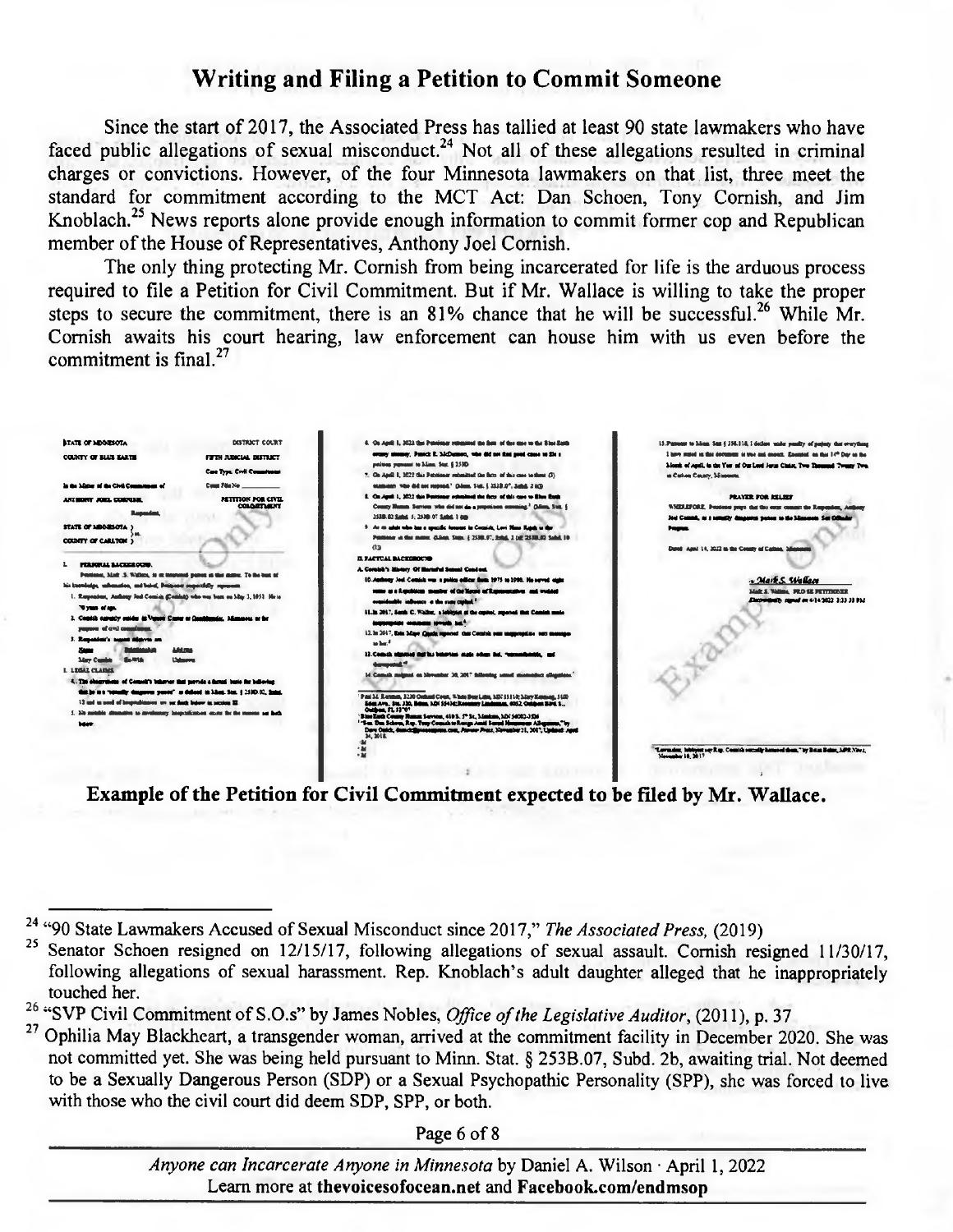Although cases are usually investigated by an agency selected by the county board prior to a petition being filed – they do not have to be.<sup>28</sup> Any person who is interested in committing someone would first submit the *facts* of the case to the local county human services agency. If the agency does not find cause to investigate the case, the facts of the case would be submitted to the County Attorney.<sup>29</sup> Doing so gives local authorities "dibs" on the case. If neither of these departments investigate or file the petition, the interested person can file the petition with the information they have.<sup>30</sup> According to the MCT Act, any adult with a specific interest in the respondent and has knowledge of the facts can file a petition.<sup>31</sup>

According to the MCT Act, the petition must include the name and address of the proposed respondent and the name and address of the proposed respondent's nearest relatives. The petition must contain "factual" descriptions of the proposed respondent's recent behavior, where it occurred, and the time period over which it occurred. (Remember, only the clear and convincing standard must be met so it is not necessary to "prove" claims) Each allegation must be supported by observations of witnesses named in the petition. (Remember, hearsay is admissible) Petitions must be stated in behavioral terms and must not contain judgmental or conclusory statements.<sup>32</sup> The petition must be accompanied by a written statement from an examiner stating that the proposed respondent should be incarcerated.<sup>33</sup> If the petitioner is unable to secure the written statement, they only need to include documentation that a "reasonable effort" was made to secure the statement.<sup>34</sup> The statement must be from an examination that took place within the 15 days preceding the filing of the petition. If the proposed respondent is in prison, the petition can be filed in the district court in the county where the conviction was finalized. If they are not in prison, the petition can be filed in the district court of the county where the respondent is present.<sup>35</sup>

Page 7 of 8

*Anyone can Incarcerate Anyone in Minnesota* by Daniel A. Wilson · April 1, 2022 Learn more at **thevoicesofocean.net** and **Facebook.com/endmsop** 

<sup>&</sup>lt;sup>28</sup> On November 19, 2021, I called an experienced SVP Commitment attorney to ask him if I could, hypothetically, file a petition to commit my neighbor. He responded, "There is nothing in the law that prohibits it. I have received calls from people asking if they can commit a loved one. I tell them they can, but they contact the proper local agencies to investigate the case. If the agencies do not find good cause to take the case, the family member can file a petition in the district court." *See* Minn. Stat. § 253B.02, Subd. *5;* § 253B.07, Subd. 1 (a)

<sup>29</sup>Minn. Stat. § *253D.07,* Subds. 1, 2; § 253B.07, 08

<sup>30</sup>Minn. Stat. § 253B.07, Subd. 2 (a)

<sup>31</sup>Minn. Stat. § 253B.02, Subd. 10 (1); § 253D.07, Subd. I

 $32$  Minn. Stat. § 253B.07, Subd. 2 (b)

<sup>&</sup>lt;sup>33</sup> Here are three "examiners": Paul M. Reitman, 3230 Orchard Court, White Bear Lake, MN 55110, ph. (612) 508-9309; Mary Kenning, 5100 Eden Ave., Ste. 320, Edina, MN *55436,* ph. (612) 239-9835; Rosemary Linderman, 6052, Gulfport Blvd. S., Gulfport, FL 33707, ph. (727) 409-9014

<sup>34</sup>Minn. Stat. § 253B.07, Subd. 2 (c)

Minn. Stat. § 253D.07, Subd. 1